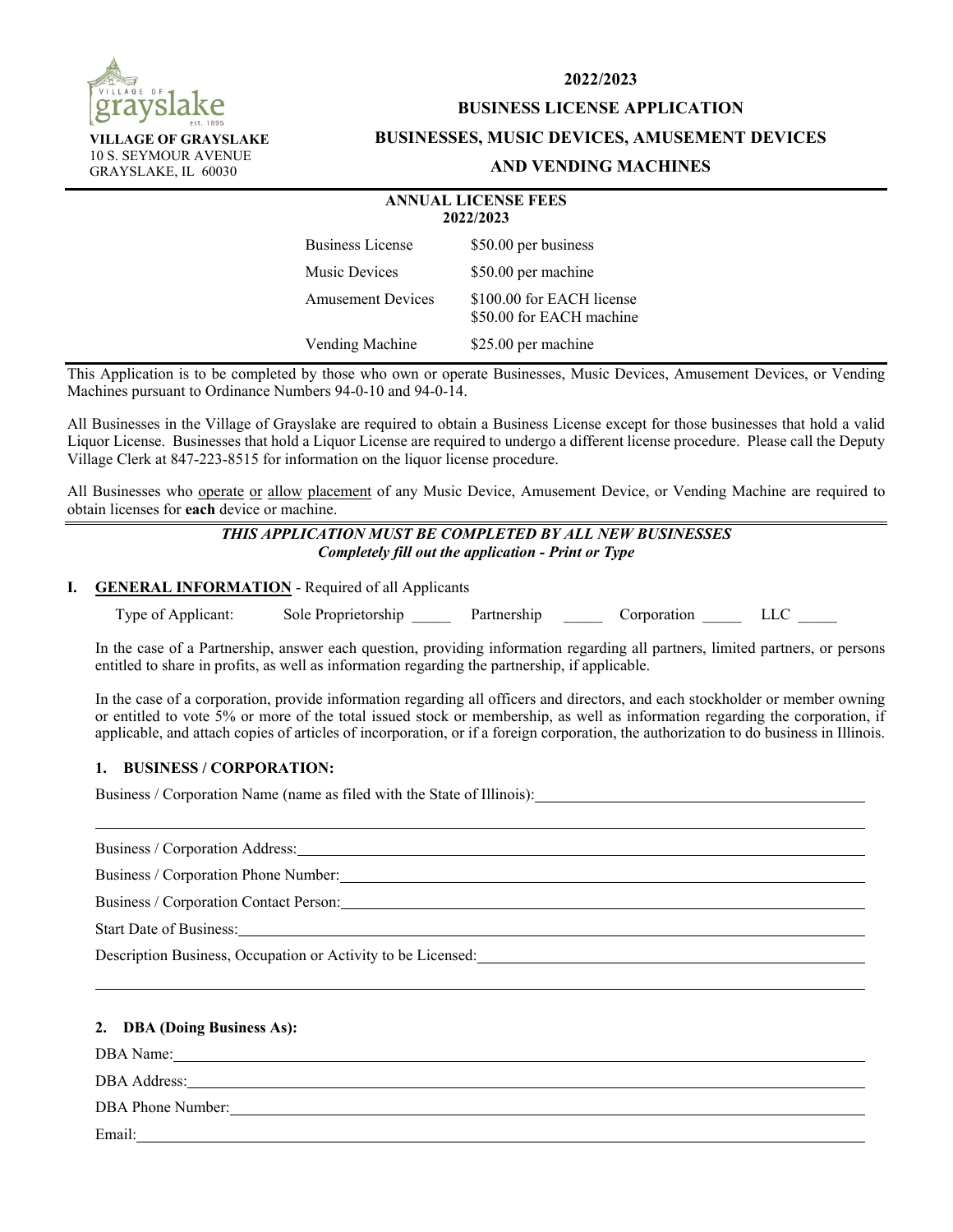## **3. BILLING / CORRESPONDENCE INFORMATION (if different than above):**

|                         | Phone Number: New York Contains the Contains of the Contains of the Contains of the Contains of the Contains of the Contains of the Contains of the Contains of the Contains of the Contains of the Contains of the Contains o |
|-------------------------|--------------------------------------------------------------------------------------------------------------------------------------------------------------------------------------------------------------------------------|
|                         |                                                                                                                                                                                                                                |
| 4. OWNER INFORMATION:   |                                                                                                                                                                                                                                |
|                         |                                                                                                                                                                                                                                |
|                         | Owner's Home Address: New York Changes and Second School and School and School and School and School and School and School and School and School and School and School and School and School and School and School and School  |
|                         | Owner's Home Phone Number:                                                                                                                                                                                                     |
| 5. MANAGER INFORMATION: |                                                                                                                                                                                                                                |
|                         |                                                                                                                                                                                                                                |

**6. RETAILERS OCCUPATION TAX NUMBER / IBT NUMBER:** 

## **II. BUSINESS LICENSE INFORMATION**

Local Manager's Phone Number:

Do you hold a valid Liquor License?: Yes  $\Box$  No  $\Box$ If you answered "Yes," you are not required to obtain a Business License. If you answered no, you are responsible for obtaining a Business License.

## **III. COIN OPERATED MACHINES**

|    | Does your Business:                                                                  |     |    |
|----|--------------------------------------------------------------------------------------|-----|----|
|    | 1. Operate Music Devices ( <i>i.e.</i> Juke Boxes)                                   | Yes | No |
|    | Operate Amusement Devices (i.e., Video Games, Table Games, etc.)                     |     |    |
| 3. | Operate Vending Machines or permit the location of vending machines on your property |     |    |
|    |                                                                                      |     |    |

 If you answered "Yes" to any of the statements in Section III, please complete the following. If you answered "No" to these questions, please go to Section IV.

 If you have a Music Device, Amusement Device, or Vending Machine on your premises or the premises of a business or a business owner, who is not applying for a license, please complete the following:

1. **Music Device:** List each Music Device on your premises, the serial number and its location.

| <b>Music Device</b>                                                                                        | <b>Serial Number</b> | Location        |
|------------------------------------------------------------------------------------------------------------|----------------------|-----------------|
|                                                                                                            |                      |                 |
| <b>Amusement Device:</b> List each Amusement Device on your premises, the serial number, and its location. |                      |                 |
| <b>Amusement Device</b>                                                                                    | <b>Serial Number</b> | <b>Location</b> |
|                                                                                                            |                      |                 |
|                                                                                                            |                      |                 |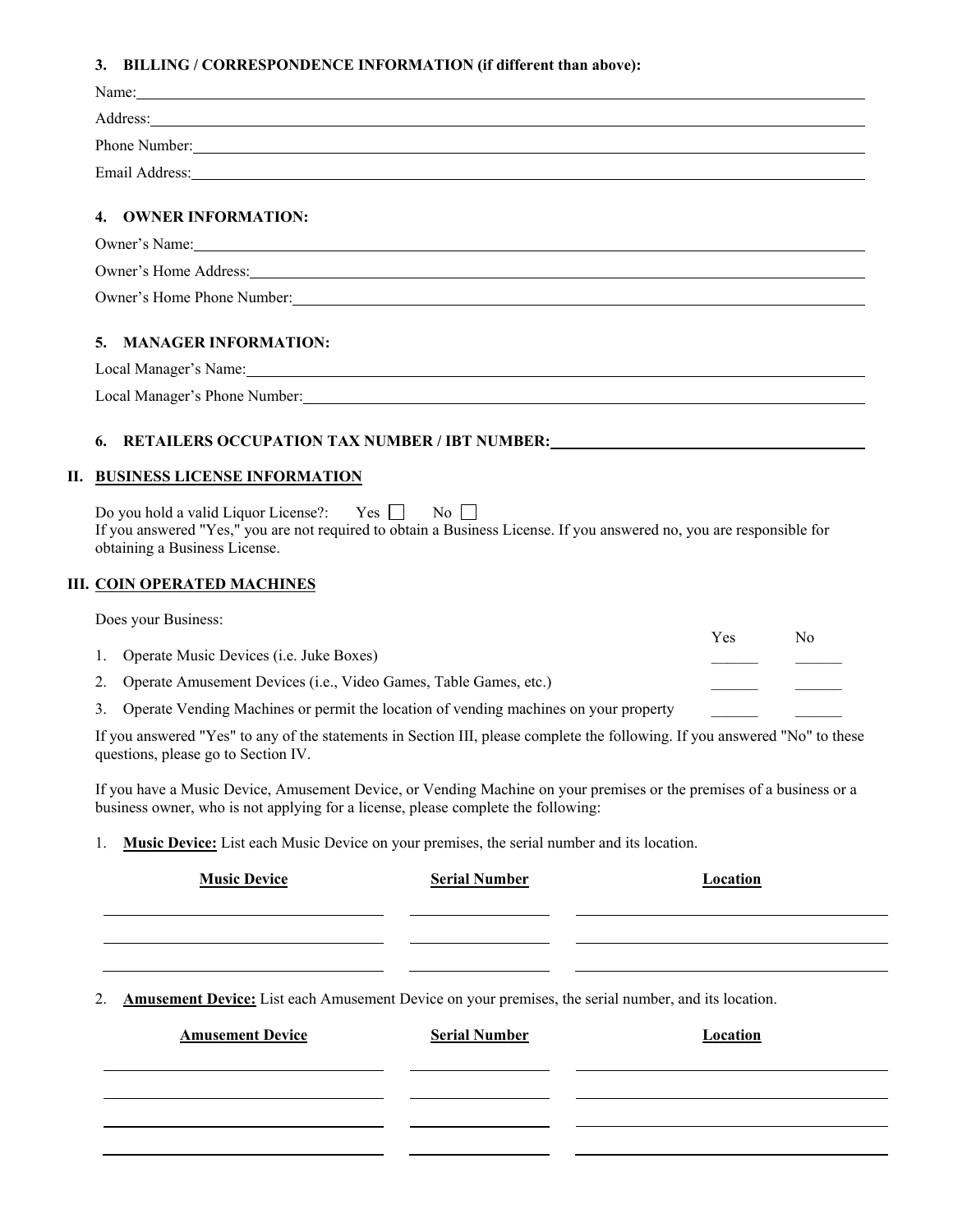3. **Vending Machine:** List each Vending Machine on your premises or the premises of a business owner that is located in areas accessible to the public, the serial number, its location, and the type of product dispensed.

| <b>Vending Machine</b> | <b>Serial Number</b> | <b>Location</b> | <b>Product Dispensed</b> |
|------------------------|----------------------|-----------------|--------------------------|
|                        |                      |                 |                          |
|                        |                      |                 |                          |
|                        |                      |                 |                          |
|                        |                      |                 |                          |
|                        |                      |                 |                          |

## **IV. CALCULATIONS**

Complete each of the following that apply to you:

| <b>Business License:</b>                                                     | $=$ $\mathbf{S}$ | 50.00 |
|------------------------------------------------------------------------------|------------------|-------|
| Music Device License(s): Number of Music Devices<br>$x$ \$50.00 per license  | $=$ \$           |       |
| Amusement Device License(s):                                                 |                  |       |
| $x$ \$50.00 per license + \$100 per address<br>Number of Amusement Devices   | $=$ \$           |       |
| Vending Machine License(s): Number of Vending Machines<br>x \$25 per license | $=$ \$           |       |
| <b>FEE TOTAL</b>                                                             | $=$ \$           |       |

You may write one check for all required fees. Payments should be made payable to the Village of Grayslake.

## **V. ADDITIONAL INFORMATION**

The applicant agrees that the Local Manager is an agent of the applicant for the purposes of receiving all notices and communications under Ordinance No. 94-0-10 and Ordinance No. 94-0-14. The applicant also agrees and understands that the Village shall not be limited or stopped to serve citations or process upon such persons and in such manner as is permitted by law.

The applicant agrees to comply with all applicable Village Ordinances, Resolutions, or requirements applying to the business, occupation, or activity sought to be licensed or any other Village Ordinances, Resolutions, or requirements.

The applicant agrees that not more than two (2) Amusement Devices shall be installed, maintained, or operated on the premises of any business unless such business holds a Liquor License. Any business which holds a Liquor Licenses shall not be subject to this restriction.

The applicant agrees that the Village of Grayslake is not responsible for the operation or maintenance of any Music Device, Amusement Device, or Vending Machine and further agrees that the Village is not responsible for the failure of any such device to dispense any goods or services from said device.

The applicant also agrees that, if the applicant locates any additional Music Device, Amusement Device, or Vending Machine on their premises, the applicant will complete an additional license application and pay the appropriate license fee prior to the installation of said machine or device.

The applicant further agrees that the Licenses issued are non-transferable to another business, machine or device.